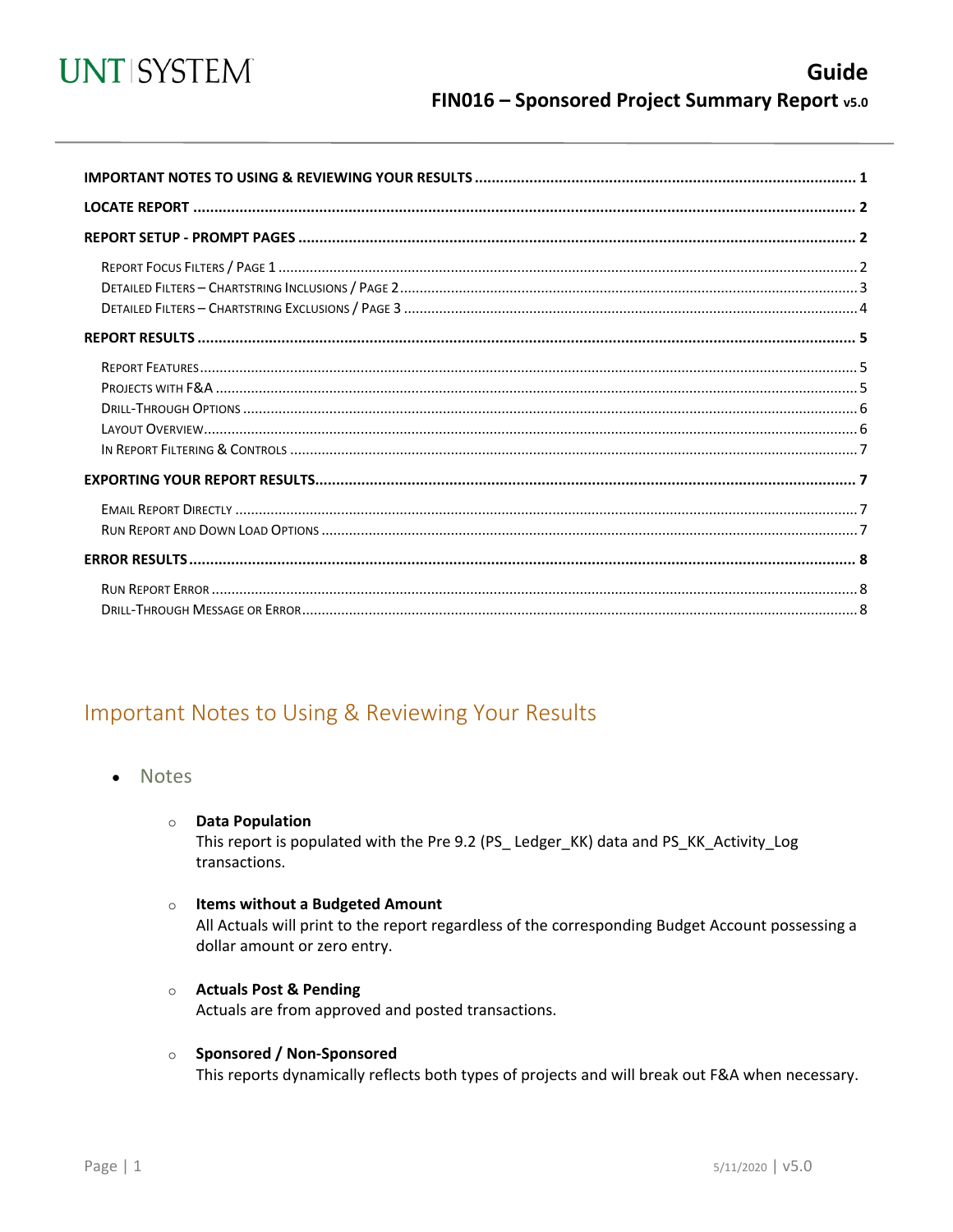## Locate Report

- 1. From the Budget & Planning **[Reporting Page](https://finance.untsystem.edu/reporting)**, locate "FIN016 – Sponsored Project Summary Report"
- 2. **Login** to IBM Cognos to run the report.

# Report Setup- Prompt Pages

## Report Setup - Prompt Pages

All initial **Landing Pages** for reports on the Cognos System will appear similar in format. You will have a set of filtering choices based on the source's available data.

## REPORT FOCUS FILTERS / PAGE 1

1. Select your parameter choices. (No parameters within this report are required).

| <b>UNT SYSTEM</b>                               | FIN016-<br><b>Sponsored</b><br>5 K 8 IT<br>Project<br>Summary                                                                              |
|-------------------------------------------------|--------------------------------------------------------------------------------------------------------------------------------------------|
|                                                 | <b>Please Select Parameters Below:</b>                                                                                                     |
| Quek Project<br><b>Number</b>                   | Go                                                                                                                                         |
| <b>Business Unit</b>                            | 0.0.07455.147<br>×                                                                                                                         |
| Project<br>ID/Description<br>or Manager<br>Name | Keywords:<br>Type one ormore keywords<br>separated by spaces<br><b>Beard Gd</b><br>Oldfaria 1/<br><b>Cholce:</b><br><b>Results:</b>        |
|                                                 | Insert +<br>+Remove<br>Sale & all Decele & all<br>Selected Completion                                                                      |
| De partment<br>or Manager                       | <b>Keywords:</b><br>Type one or more keywords<br>separated by spaces<br><b>Scarshiel</b><br>Options -<br><b>Cholce:</b><br><b>Results:</b> |
|                                                 | Insert +<br>+Remove                                                                                                                        |
| Account Type                                    | Calcul al Casaled al<br>Selected Demiected<br>Revenue<br>Explement<br>Selectell Dealerteil                                                 |
| KK Group                                        | v Non-Sponsored Projects<br>v Sponsored Projects<br>Selectell Dealershell                                                                  |
|                                                 | To filter by other elements of the Chart String did: "Next"                                                                                |
|                                                 | Finish<br>Cancel<br>Next                                                                                                                   |

| Quick Project Number | Simply drop a Project Number here and either click the Go<br><b>Button</b> or *tab and enter to select the Go Button itself<br>before hitting enter*. This quickly runs the report for a<br>single project. If you hit the Enter Button before you have tabbed out<br>of the field, it will simply take you to the next parameters page instead.                                                                                                                                                                                                         |
|----------------------|----------------------------------------------------------------------------------------------------------------------------------------------------------------------------------------------------------------------------------------------------------------------------------------------------------------------------------------------------------------------------------------------------------------------------------------------------------------------------------------------------------------------------------------------------------|
| <b>Budget Period</b> | The budget year automatically fills with the current<br>operating year and you may override if you prefer by typing<br>in the box.                                                                                                                                                                                                                                                                                                                                                                                                                       |
| Business Unit        | Default will pull "All Units" or you may use the Dropdown to<br>select one particular unit by which to filter the report.                                                                                                                                                                                                                                                                                                                                                                                                                                |
| Department Manager   | You can Search by either the DeptID, Dept Descriptions or if<br>you know the manager, you may type here and search. For<br>further search features, click the Options Link to expand<br>additional search methods. Your results appear in the left<br>box. Highlight any or all results and click the Insert Button<br>to include as your filter choice here.<br>*Notes: CTRL + Click to choose more than one.<br>If you need to view several departments and have a numbered list,<br>you can use the department selection on the Detailed Filters/Page |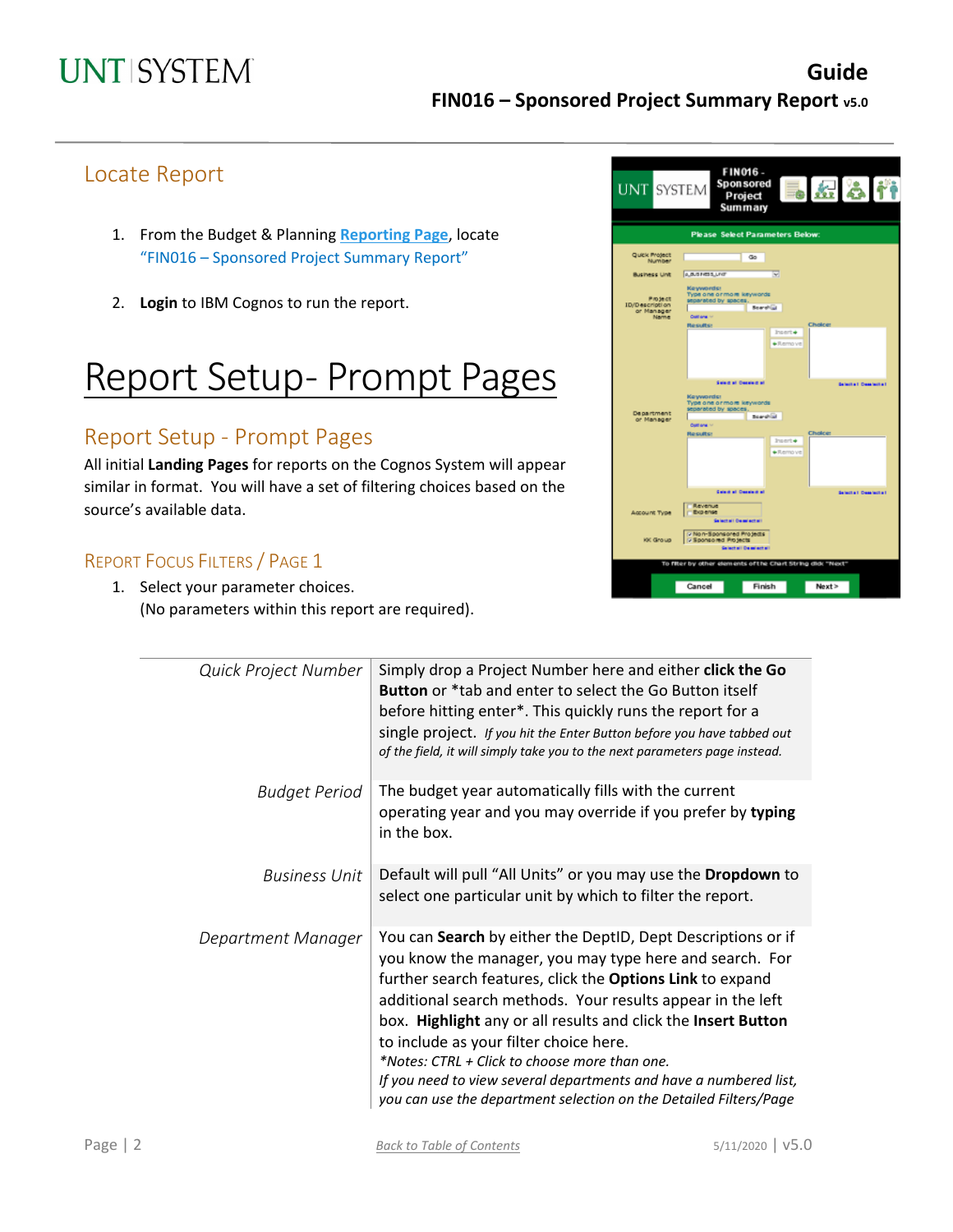|              | 2 helow.                                                                                                                                                                                                                                                                                                                                                                                                                                                                                                                                                                    |
|--------------|-----------------------------------------------------------------------------------------------------------------------------------------------------------------------------------------------------------------------------------------------------------------------------------------------------------------------------------------------------------------------------------------------------------------------------------------------------------------------------------------------------------------------------------------------------------------------------|
| Project ID   | You can Search by either the Project ID, Project Descriptions<br>or if you know the manager, you may type here and search.<br>For further search features, click the Options Link to expand<br>additional search methods. Your results appear in the left<br>box. Highlight any or all results and click the Insert Button<br>to include as your filter choice here.<br>*Notes: CTRL + Click to choose more than one.<br>If you need to view several departments and have a numbered list,<br>you can use the department selection on the Detailed Filters/Page<br>2 helow. |
| Account Type | Default <b>unchecked</b> will allow for both. You do not need to<br>click "Select All" to do so. Otherwise, choose to limit the<br>report results to Revenue or Expense by checking the<br>appropriate boxes.                                                                                                                                                                                                                                                                                                                                                               |
| KK Group     | Default for this report is set to Non-Sponsored and<br>Sponsored Projects as selected only. Otherwise, choose to<br>limit it to desired type by unchecking the appropriate boxes<br>as needed to focus and limit viewing results.                                                                                                                                                                                                                                                                                                                                           |

2. If you are satisfied with your choices and do not need to engage Detailed Filters, click the **Finish Button**. Otherwise, to run by other FoaPs elements, click the **Next Button**.

## DETAILED FILTERS – CHARTSTRING INCLUSIONS / PAGE 2

3. Select your parameter choices.

*Remember that prompts filter your data. By entering values into the prompts you narrow the result sets. Start off by casting a wide net by only using one prompt. You can always rerun the report with additional prompt to narrow the results as needed.*

| <b>Fund Category</b> | You can either enter a Fund Cat within this box or paste.<br>Several numbers may be entered here but each one must be<br>on its own line to filter correctly. When you are ready, click<br>the Insert Button. All items you have typed/pasted in to the<br>box will move to the <b>Choices Box</b> . |
|----------------------|------------------------------------------------------------------------------------------------------------------------------------------------------------------------------------------------------------------------------------------------------------------------------------------------------|
| Fund                 | If you know a particular Fund you would like to filter by,<br>enter here.                                                                                                                                                                                                                            |
| Function             | If you know a particular Function you would like to filter by,<br>enter here.                                                                                                                                                                                                                        |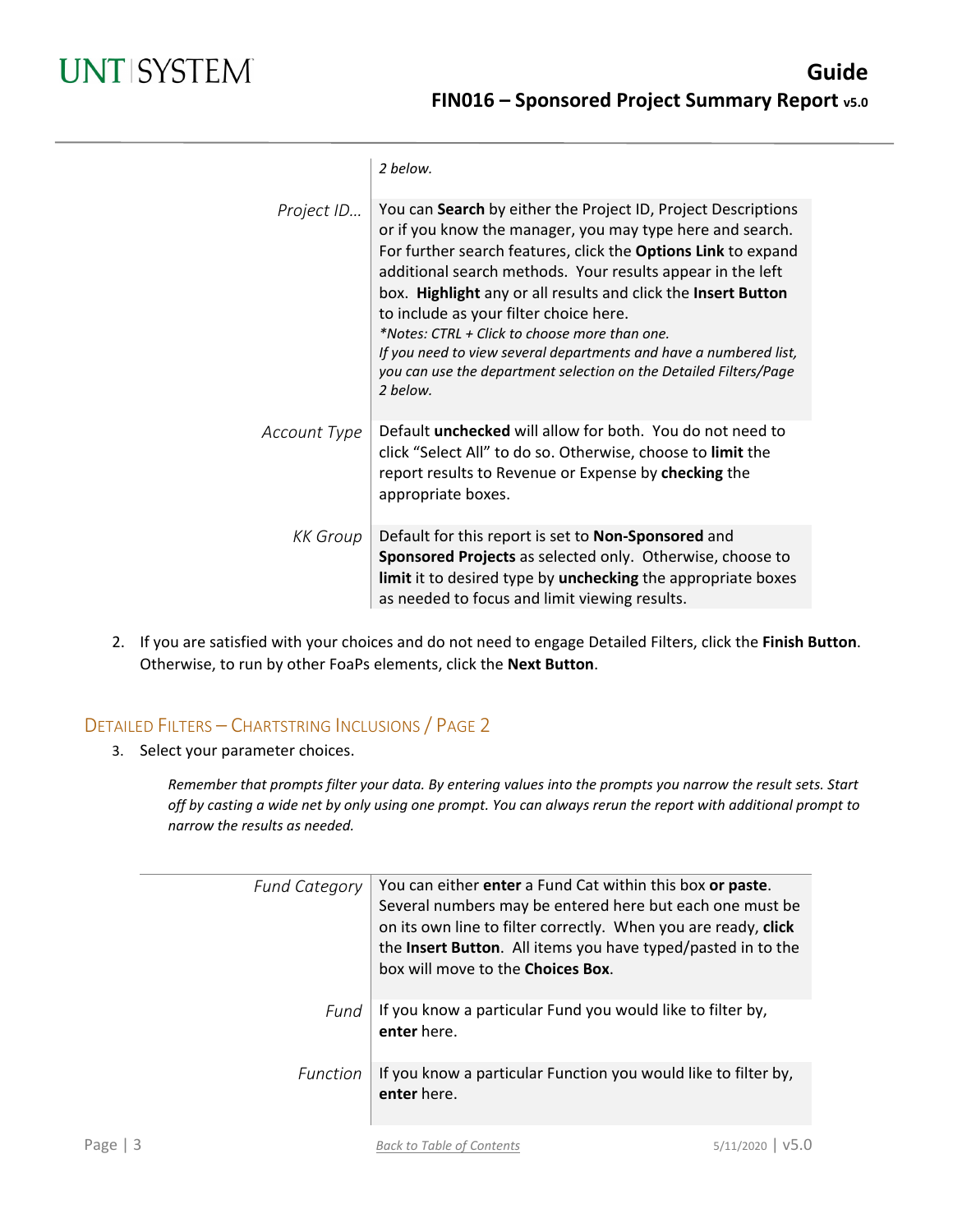| Department              | If you chose Department(s) on the first page, they will<br>automatically appear here. You can type or paste multiple<br>choices additionally within the Right Box to insert additional<br>or from a list. When you are ready be sure to click the Insert<br>Button to add your entries to the Choices Box. |
|-------------------------|------------------------------------------------------------------------------------------------------------------------------------------------------------------------------------------------------------------------------------------------------------------------------------------------------------|
| Account                 | If you know a particular Account you would like to filter by,<br>enter here.                                                                                                                                                                                                                               |
| Project                 | If you chose Project(s) on the first page, they will<br>automatically appear here. You can type or paste multiple<br>choices additionally within the Right Box to insert additional<br>or from a list. When you are ready be sure to click the Insert<br>Button to add your entries to the Choices Box.    |
| <b>PC Business Unit</b> | Available PCBUs are displayed in the dropdown. If you know<br>a particular PC Business Unit you would like to filter by,<br>select it here. If using a PCBU, only one may be filtered for<br>at a time.                                                                                                    |
| Activity                | If you know a particular Activity you would like to filter by,<br>enter here.                                                                                                                                                                                                                              |
| Program                 | If you know a particular Program you would like to filter by,<br>enter here.                                                                                                                                                                                                                               |
| Purpose                 | If you know a particular Purpose you would like to filter by,<br>enter here.                                                                                                                                                                                                                               |
| Site                    | If you know a particular Site you would like to filter by, enter<br>here.                                                                                                                                                                                                                                  |

4. If you are satisfied with your choices and do not need to engage FOAPs exclusion Filters, click the **Finish Button**. Otherwise, to run by excluding particular FoaPs elements, click the **Next Button**.

## DETAILED FILTERS – CHARTSTRING EXCLUSIONS / PAGE 3

5. Select your parameter choices.

*Remember that prompts filter your data. By entering values into the prompts you narrow the result sets. Start off by casting a wide net by only using one prompt. You can always rerun the report with additional prompt to narrow the results as needed.*

| Et $a$ The strings listed here mirror the Inclusions descriptions |
|-------------------------------------------------------------------|
| listed for the previous page.                                     |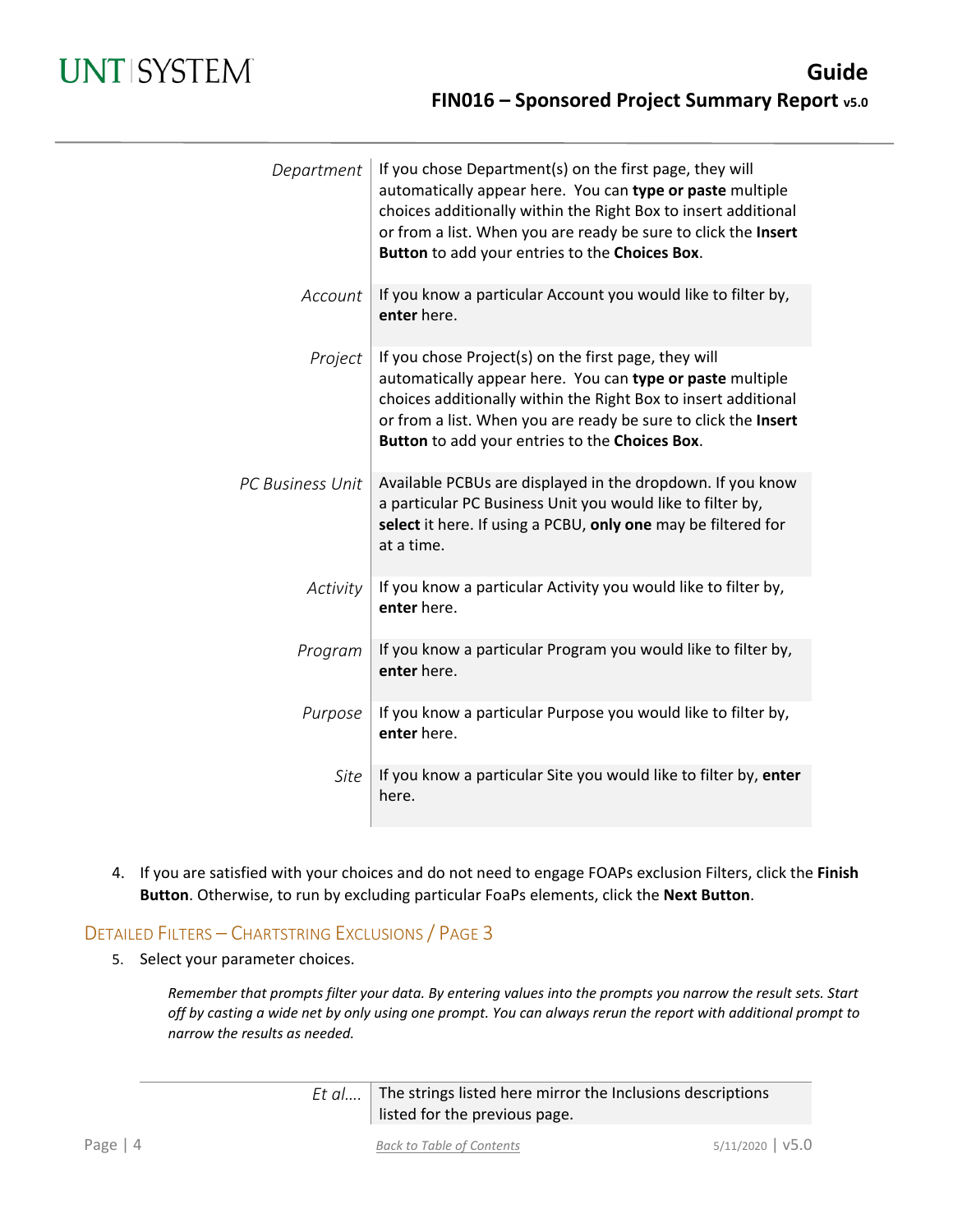6. When you are satisfied with your choices, **click** the **Finish Button** to run the report. *\*If you need to make changes or want to check your filters, you can click the Back Button at any time to review and click the Finish Button from any point without having to re-enter your information.*

# Report Results

## Report Results

#### REPORT FEATURES

- Results are grouped by **Projects** and indicated by the **Underlined Title Bar**.
- **Budget Accounts** will duplicate **IF** the budget for that account is spread across more than one **Function**.
- The **Light Green Bars** indicate groupings of lower level hierarchy **Budget Account Trees**. The **Dark Green Bars** indicate the rollup level hierarchy **Budget Account Trees**.

### PROJECTS WITH F&A

• Projects that have data posted to accounts listed as F&A will appear after the initial set of information. A message separates data and these accounts are indented below the main body set.



## DRILL-THROUGH OPTIONS

- **Clicking** on the Project ID itself in the **Underlined Title Bar** (see above) will drill directly through to the "FIN002 - Account Summary Report".
	- o *\*note 1: See the Account Summary Guide for more information on this report.*



**UNT SYSTEM** 

27 - Fac NSP-Guillot, Casey ()

**Account Summary** 

Project Summary

12,276.18

150,276.18

38,000.00

9,500.00



D5031 - Wages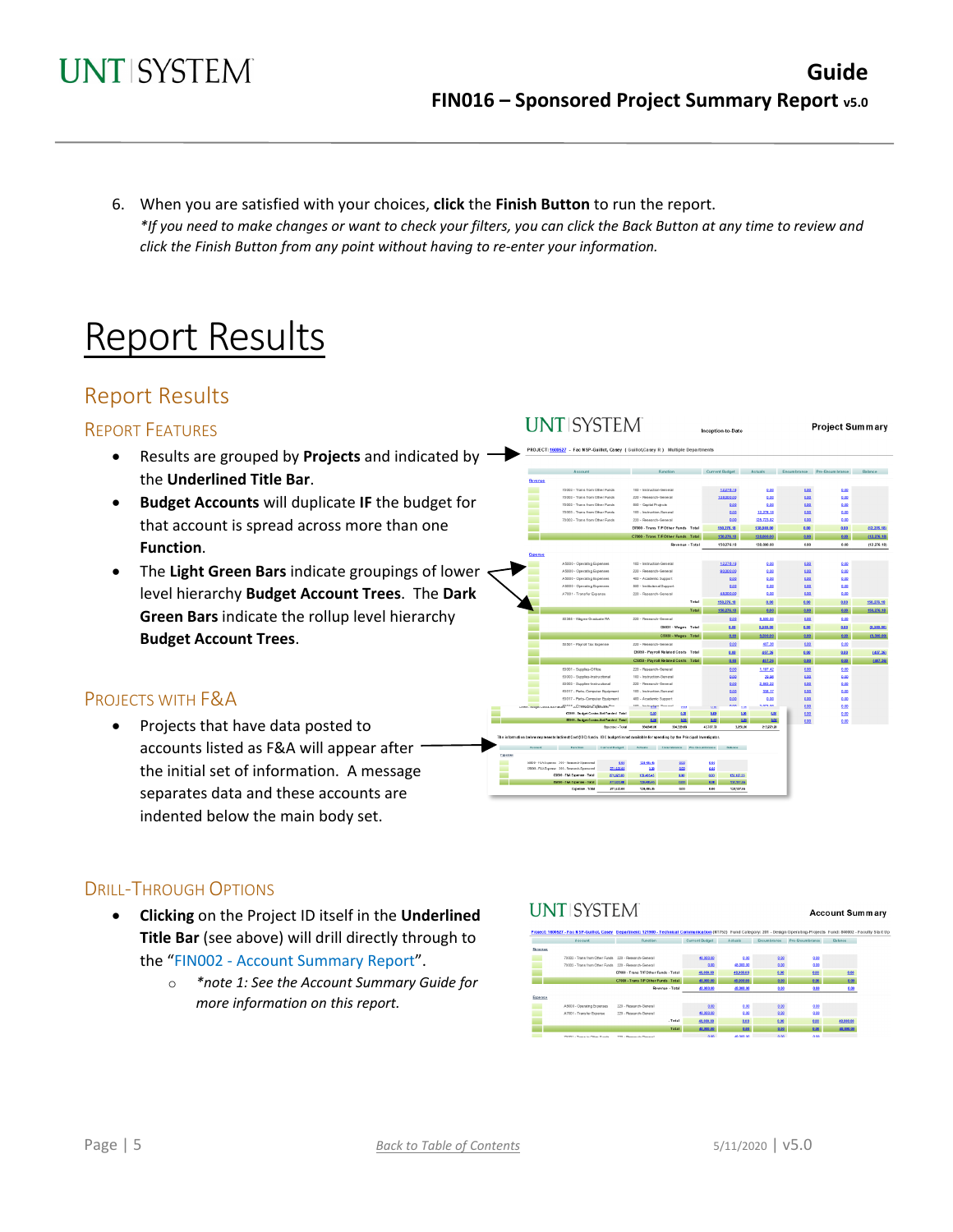

- o *\*note 2: Unless you unchecked the defaults on the first Prompt Page, the report will display only Department Details without Projects included!*
- **Clicking** on any of the underlined dollar amounts will drill-through to the "FIN003 Transaction Detail Report" to view the detailed transactional line that **UNT SYSTEM Transaction Details (Actuals)** makes up the chosen amount.

|                 | fort Order: Accounting Penad |              |           | $\overline{\mathbf{v}}$        |                                                                                                                                                                                                                                |     |                                  |              |                                                      |       |  |                                   |        |                                                    |                         |        |             |                                      |                |                                       |      |                      |                               |                         |
|-----------------|------------------------------|--------------|-----------|--------------------------------|--------------------------------------------------------------------------------------------------------------------------------------------------------------------------------------------------------------------------------|-----|----------------------------------|--------------|------------------------------------------------------|-------|--|-----------------------------------|--------|----------------------------------------------------|-------------------------|--------|-------------|--------------------------------------|----------------|---------------------------------------|------|----------------------|-------------------------------|-------------------------|
|                 | Year Period Period           | DO.          | $0$       | Dispon                         | Pacel Bedot, According Beakcas Punt, Pand Fry Beach Pancisco, Pancisco, Pancisco Department Deployment, Policy Printer, POSI, Activis Accord   Accord   Personal Printers, Pancisco, Pancisco, Pancisco, Pancisco, Pancisco, P |     | <b>Base</b>                      |              | Peace.                                               | Deptz |  | <b>DLIVE</b>                      |        |                                                    | Description Times       | Descri |             | <b>Geage</b>                         |                | Ossor                                 |      |                      | Str. Budget Achai Emanitrance | Dr.<br><b>Droumbran</b> |
| 2011 2010 0     |                              | 87722        | 130       | Author                         | <b>SIDOLE</b> Auditors<br>Ger.                                                                                                                                                                                                 | TC4 | <b>Audiev</b><br>Critervines     | 913600       | Andrey<br>Genderek<br>Geb.                           |       |  | 04216<br>Dawido                   | 42115  | tena-<br>Cours<br>Lance                            | <b>Searce</b>           |        | \$3289      | Contents to:<br>Contract             | 001            | Luce.<br>Englisher                    |      | C-83 GLBT3-KG        | 0.30                          | $^{46}$                 |
| 2019 2010 0     |                              | HEP12        |           | OC daughty                     | <b>BIOCK Juniors</b><br>Get.                                                                                                                                                                                                   | 200 | Grates state<br><b>Crammered</b> |              | <b>Nedary</b><br>Sendown.<br>Geb.                    |       |  | DATE.<br><b>Gentler</b>           | 42485  | Dartish.<br>SENA<br>Lease                          | <b>Searce</b>           |        |             |                                      |                | ORD LIST Does<br><b>DOG</b>           | CA3  | 2.94.03              | 630                           | $^{12}$                 |
| 2018 2019 0     |                              | arres-       |           | 130 Audust                     | <b>ROOM DURANT</b><br><b>DAY</b>                                                                                                                                                                                               | 20g | SURV. SOU<br>Francisco           |              | <b>No Simo</b><br>iervice.<br>Links                  |       |  | 04218<br>PARM                     | areas. | <b>Farth K</b><br><b>Santa</b><br><b>Education</b> | <b>ENVIRON</b>          |        | 13099       | Contribute 1985 and<br>Carabica      |                | Endelma                               |      | $(0)$ (417.4)        | 430                           | $+1$                    |
| 2010 1910 11    |                              | 81746        | 25        | <b>DOM AND</b><br><b>Drawn</b> | Department details throughoutes, 2010<br><b>Departments</b>                                                                                                                                                                    |     | Seniory.<br><b>LONGINIA</b>      | <b>TERR</b>  | <b>AWRIGHT</b><br><b>Manufacture</b><br><b>Floor</b> |       |  | <b>DETER</b><br><b>DOM NO</b>     | OW     | <b>FRIDAY</b><br><b>TANA</b><br>finery.            | <b><i>INVESTIGA</i></b> |        |             |                                      |                | VALUABLE OF<br>19.64                  | 693  | 35.81                | 110                           | $\infty$                |
| trees recent in |                              | 31.141       |           | <b>COLL FAMBAS</b>             | <b>FREE ASSAULT</b><br>Mar.                                                                                                                                                                                                    | A18 | <b>CAMBRO</b><br><b>Nickels</b>  | <b>SEAR</b>  | <b>Auction</b><br>Novem.<br>Day:                     |       |  | <b>INFORMA</b><br><b>Building</b> | 8.7880 | <b>THEFT</b><br><b>Fallen</b><br><b>Toward</b>     | <b>STATES</b>           |        | 10,910      | managers who see<br><b>Conferent</b> |                | <b>Backetown</b>                      |      | <b>CALL OR BOLDS</b> | $\sim$                        | $\sim$                  |
| 2010 1010 10    |                              | 81747        | 2T'       | Outsides.<br><b>Council</b>    | Desputed Shifty throughout (26)<br><b>Boorders</b>                                                                                                                                                                             |     | <b>Cambro</b><br><b>Printers</b> | reas.        | <b>SHERP</b><br>No substitute<br>Figs.               |       |  | ners, em-<br><b>DOM AN</b>        |        | <b>FAMIL</b><br><b>Downer</b>                      | Indo, Inche             |        |             |                                      |                |                                       |      | 101 - 107 ID         | 18                            | $\infty$                |
| 2009 2010 16    |                              | STYC.        | 200       | Opening<br>Count               | Designed SMES Developed 200<br>Obstrings                                                                                                                                                                                       |     | <b>Septem</b><br><b>D'ASKAY</b>  | <b>HALF</b>  | <b>Solar</b><br>Scrytche<br>Cm.                      |       |  | NEL PIN<br>Dollar a               |        | Search<br><b>System</b>                            | India, Inche            |        |             |                                      |                | TAX America<br>Pauloi                 | 1.07 | <b>CONTINUE</b>      | 100                           | $\sim$                  |
| 2815 2810 6     |                              | <b>STYP</b>  | <b>NW</b> | Outsides<br><b>Control</b>     | Document SIDES Departments 708<br><b>Observitiers</b>                                                                                                                                                                          |     | <b>Author</b><br>Driveries       | <b>REMOV</b> | hindur<br>Scotting<br>Cm.                            |       |  | <b>BARR - 42185</b><br>Donato     |        | Spiller<br><b>Seattle</b><br>long                  | Source                  |        |             |                                      |                | USS Dann Co.<br>Finant                | 7.53 | 32.83                | 4.90                          | $^{46}$                 |
| 2011 2010 4     |                              | 37752        | 330       | Operation-<br><b>General</b>   | Designated SIROIS Departments 700<br>Obzeitnen                                                                                                                                                                                 |     | Author: 02500<br>Dritmotoco      |              | <b>Ander</b><br>Strikin-<br>Con.                     |       |  | 04218 - 42131<br>Dentals          |        | <b>Smith</b><br>Seate-<br>Legac                    | <b>Sears</b>            |        |             |                                      |                | 1000 Selection<br>RN<br><b>Fig.64</b> | 6.03 | 11,326,715           | 530                           | $^{12}$                 |
| 2015 2015 5     |                              | <b>STYLE</b> | 400       | Audienc                        | <b>SINE Anders</b><br>Gar.                                                                                                                                                                                                     | 708 | Audiey.<br>Cranofoss             | erung        | Anders<br>Services-<br>Gan                           |       |  | <b>NAME: 42115</b><br>Remate      |        | <b>Serbin.</b><br>Sauce-<br>Lease                  | Search                  |        |             |                                      |                | GBS UNTRue<br><b>Office</b>           | can  | 1,554.55             | 9.30                          | $\mathcal{U}$           |
| 2010 2010 5     |                              | 87732        | 120       | Audian                         | \$10000 Audien-<br><b>Ger</b>                                                                                                                                                                                                  | TO  | Audiev.<br>Orienteses            | 153400       | Apdare<br>Cendras<br>Gan.                            |       |  | 04216 -<br><b>De Kido</b>         | 42115  | <b>Rankley</b><br><b>Same</b><br>Lease             | <b>Review</b>           |        | 13289       | Cookatere<br>Cordent                 | <b>GBS</b> LMT | Contentes                             |      | C-03 GLBT3-KX        | 0.30                          | $^{46}$                 |
| 2011 2010 0     |                              | 87712        |           | CC Author                      | <b>BIDDER JUNEAUX</b><br>Ger.                                                                                                                                                                                                  | 700 | <b>Golden</b><br>Critectere      | 913000       | Andrew<br><b>Services</b><br>Geb.                    |       |  | 04216<br>Genevie                  | 42183  | <b>Service</b><br>Sante<br>Lease                   | Investo                 |        | <b>COST</b> | Contentero CRS Ltd.<br>Contened      |                | Ennistma                              |      | C-83 GLBT3-KG        | 9.30                          | $^{12}$                 |
| 2018 00:0 G     |                              | HEYES.       | 1002      |                                | Canbrews, 80003 Canadesers 708                                                                                                                                                                                                 |     | Audience states                  |              | Andrew                                               |       |  | DATE.                             | 20185  |                                                    | Detail Dealer           |        |             |                                      |                |                                       | 6.63 | 3,500,000            | 8.30                          | $+1$                    |

# Cognos Report Functionalities

#### LAYOUT OVERVIEW

- Report results are typically displayed in an interactive HTML on screen style.
- Based on your selections, if any, the report will only display results that match your initial filtering choices.
- Reports on screen may combine the Level Number result with the Description for that level in one single column. *(Report results exported to XLS will break these out, see th[e Export XLS directions](#page-6-0) below.)*
- If there is an error in your request or no results can be produced, you get a return message showing the parameters you chose that produced these results. *(See th[e Error Results section](#page-7-0) below for more information or to troubleshoot.)*
- Use the **"Page Down" Link** at the bottom left to see additional pages (if any).

|                                                             | Keep this ve                          |
|-------------------------------------------------------------|---------------------------------------|
| <b>UNT SYSTEM</b><br><b>Clear All Selections</b><br>Refresh |                                       |
| <b>Fund Category Level A:</b>                               | <b>Fund Category Level B:</b>         |
| Fund Cat A All<br>۷                                         | B40 - Sponsored Projects-Restr        |
| A30 - Restricted Expendable                                 | B40 - Sponsored Projects-Restr        |
| A30 - Restricted Expendable                                 | <b>B40 - Sponsored Projects-Restr</b> |



• Use the **"Bottom" Link** to skip to the last page of **Applied Parameters** where you can review what your filtering choices were on the initial **Prompt Page** selections. Use the **"Top" Link** then to return to your first page.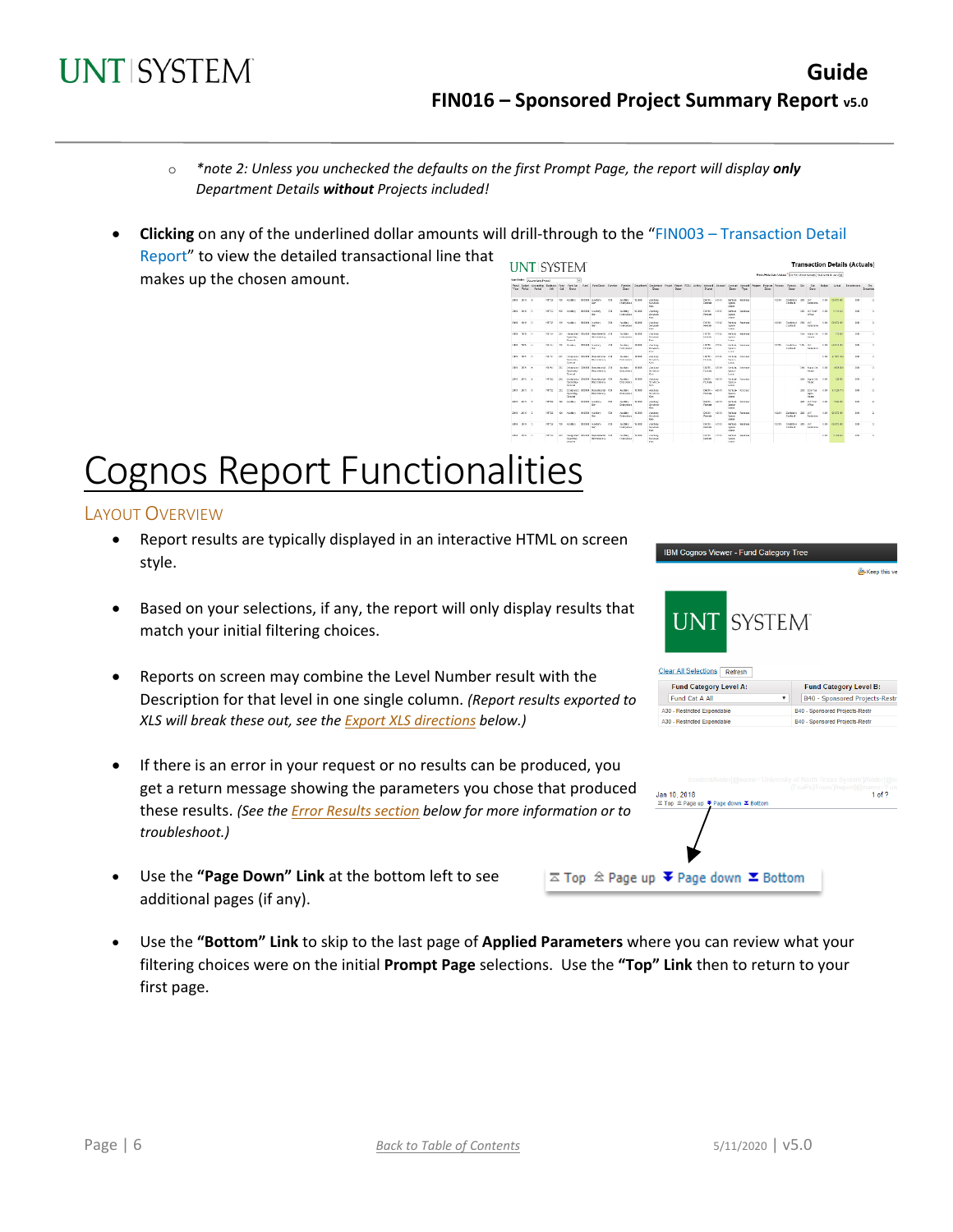### IN REPORT FILTERING & CONTROLS

• You can clear any originally selected **Filters** by returning to the Prompt Pages from within the Report you are currently viewing (without starting over). To do so, **click** on the "**Run as"**  button on the upper left hand of the toolbar on your screen.



# Exporting Your Report Results

## Exporting Your Report Results

In the upper left hand or right hand of the toolbar on your screen, you will see options to run report and view your results.

### **EMAIL REPORT DIRECTLY**

Click the **"Share"** symbol dropdown (next to the bell) on the upper right hand of the toolbar on your screen to select **"Email".** Fill in the desired email address, any additional information, and your onscreen results will be emailed from within the Cognos program.



### <span id="page-6-0"></span>RUN REPORT AND DOWN LOAD OPTIONS

Click the **"Run as"** button (white circle) on the upper left hand of the toolbar on your screen to see selections for running or exporting your results:

- HTML
- PDF
- Excel
- Excel Data
- CSV
- XML
- Reset prompts and run